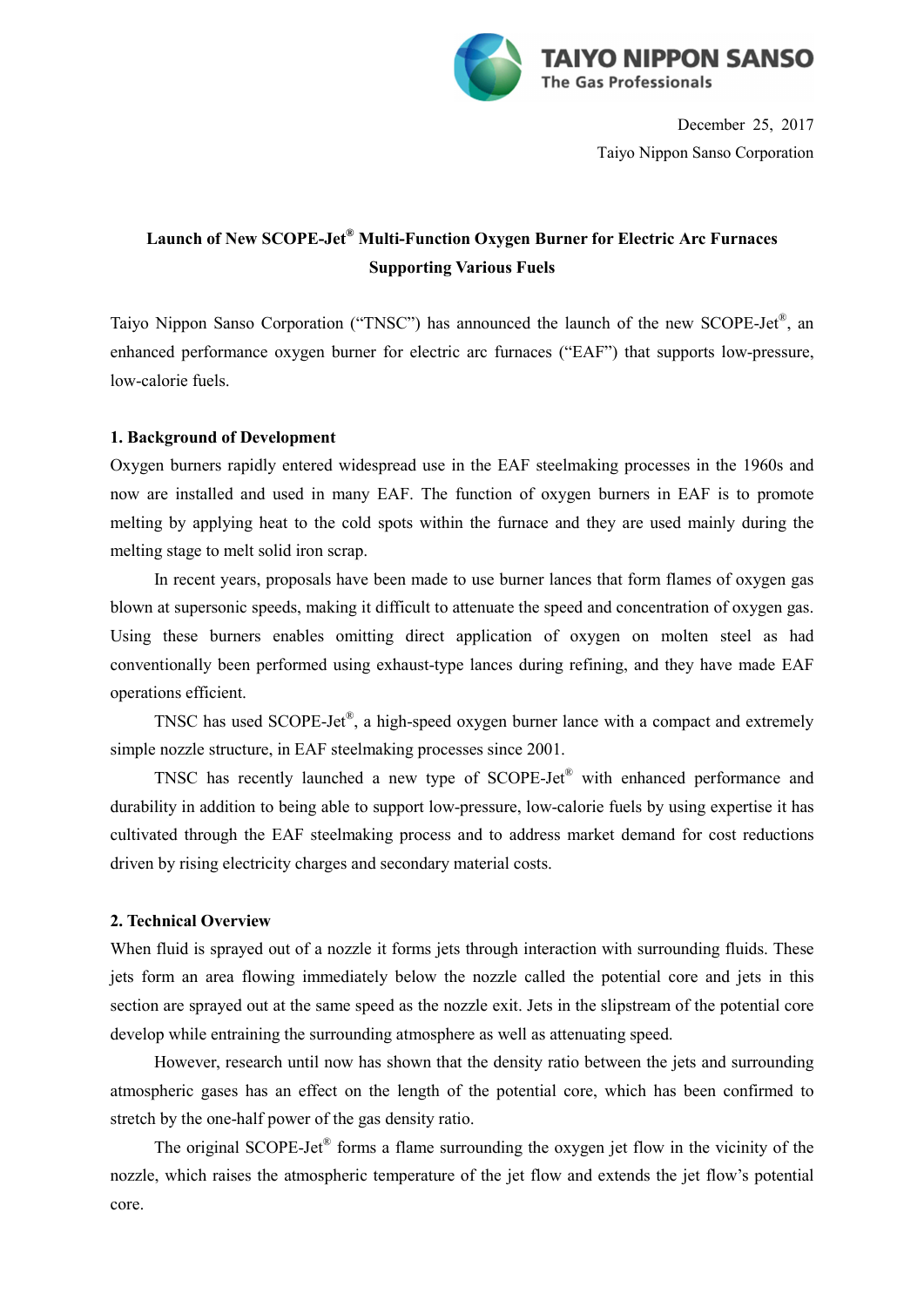The flame-forming nozzle was improved in the new SCOPE-Jet® extending the potential core by 15% more than the conventional model. This enhanced power in penetrating molten steel and lance functionality during refining in EAF steelmaking.

Moreover, using low-pressure, low-calorie fuels makes it possible to stabilize flame combustibility, which enables using fuels with low calorific value, such as coke oven gas (COG).

Furthermore, by leveraging expertise cultivated using the conventional SCOPE-Jet® in EAF steelmaking, TNSC has improved the structure of the nozzle to counter blockages caused by such factors as splashing in EAF, enhancing its durability.

|                       | Conventional SCOPE-Jet® | New SCOPE-Jet®              |
|-----------------------|-------------------------|-----------------------------|
| Oxygen spout speed    | Mach 1.5                | Mach $2.0$                  |
| Fuel supply pressure  | 40 kPa or more          | 20 kPa or more              |
| Fuel calorific value  | 36 MJ/Nm3 or more       | 19 MJ/Nm3 or more           |
| Usable fuels          | LNG, LPG, A heavy oil,  | COG, LNG, LPG, A heavy oil, |
|                       | C heavy oil             | C heavy oil                 |
| Potential core length | $43\,\mathrm{D}^*$      | $50\,\mathrm{D}^*$          |

Comparison of Performance between Conventional and New SCOPE-Jet®

D: burner nozzle diameter

Potential Core Length between Conventional and New SCOPE-Jet®